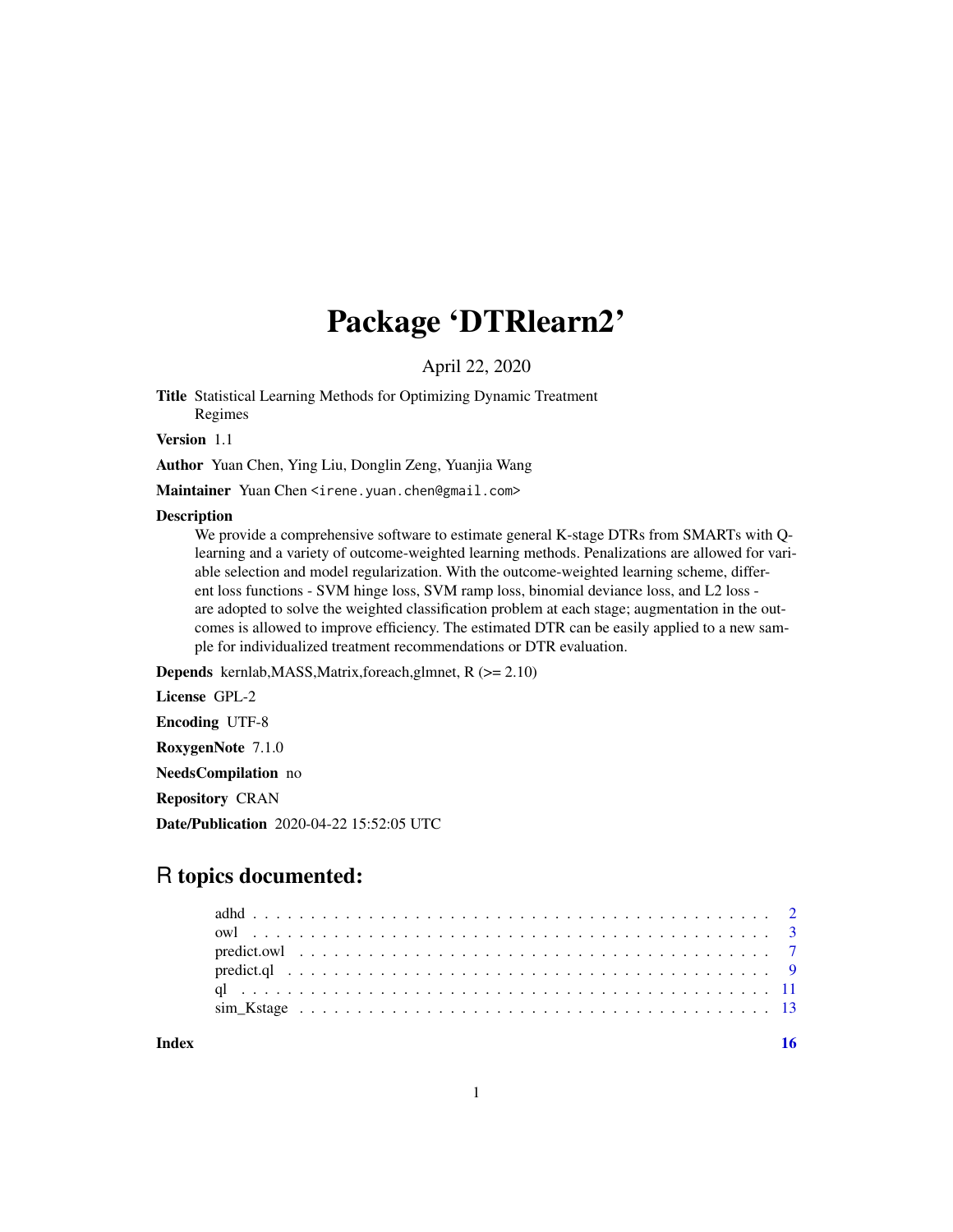#### <span id="page-1-0"></span>**Description**

We provide a two-stage sequential multiple assignment randomized trial (SMART) data of 150 children with ADHD mimicking a real world study. At the first stage, children were randomized to treatment of low-intensity behavioral modification (BMOD) or low-intensity methamphetamine (MED) with equal probability. At second stage, children were randomized to treatment of lowintensity BMOD + low-intensity MED, or high-intensity BMOD with equal probability. The primary outcome of study was children's school performance score ranging from 1 to 5 assessed at the end of the study for all participants.

#### Usage

data("adhd")

# Format

A data frame with 150 observations on the following 11 variables.

- id IDs of the 150 children
- o11 baseline covariate coded as 0/1: diagnosed with ODD (oppositional defiant disorder) before the first-stage intervention
- o12 baseline covariate: ADHD score at the end of the previous school year (ranging from 0 to 3, larger values for fewer ADHD symptoms)
- o13 baseline covariate coded as 0/1: receiving medication during the previous school year
- o14 baseline covariate coded as 0/1: race white (coded 1) versus nonwhite (coded 0)
- a1 first-stage intervention coded as -1/1: -1 for low-intensity methamphetamine (MEDS), 1 for low-intensity behavioral modification (BMOD)
- r first-stage response indicator coded as 0/1
- o21 intermediate outcome: number of months until non-response (maximum: 8 months, NA for responders)
- o22 intermediate outcome coded as 0/1: adherence to the first-stage intervention, 1 for high adherence
- a2 second-stage intervention coded as -1/1: -1 for low-intensity BMOD + MEDS, 1 for highintensity BMOD
- y primary outcome (continuous): school performance at the end of the school year (ranging from 1 to 5, higher values reflect better performance)

#### References

Pelham Jr, W. E., & Fabiano, G. A. (2008). Evidence-based psychosocial treatments for attentiondeficit/hyperactivity disorder. Journal of Clinical Child & Adolescent Psychology, 37(1), 184-214.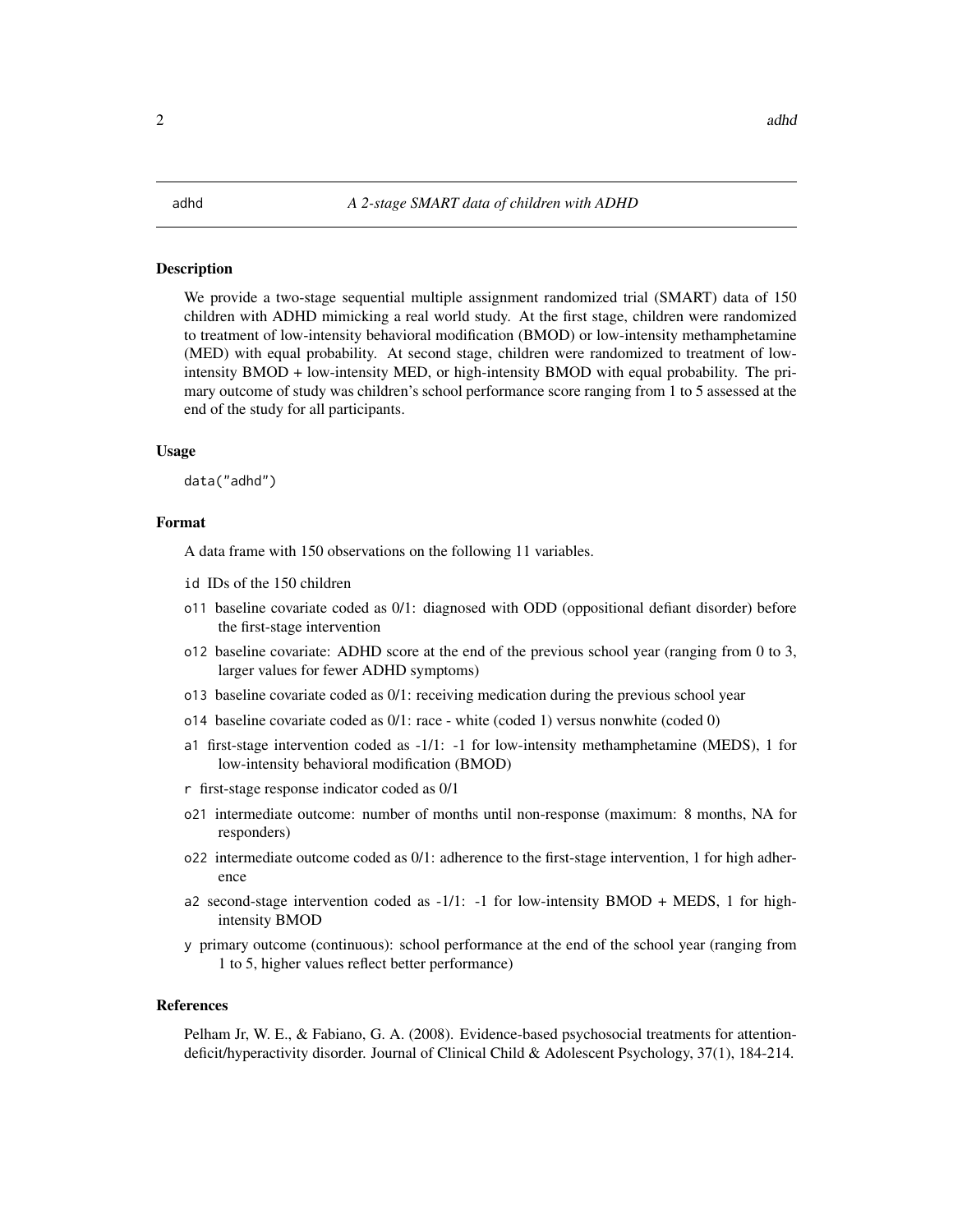#### <span id="page-2-0"></span>owl 3

### Examples

```
data(adhd)
attach(adhd)
n = length(a1)H1 = scale(cbind(o11, o12, o13, o14))
H2 = scale(cbind(H1, a1, H1*a1, r, o22, r*a1, o22*a1))
colnames(H2)[12] = "r*a1"
colnames(H2)[13] = "o22*a1"
fit_ql = ql(H=list(H1, H2), A=list(a1, a2), RR=list(rep(\theta, n), y),pi=list(rep(0.5, n), rep(0.5,n)), K=2, m=3, lasso=TRUE)
c = 2<sup>^</sup>c(-3:3)
fit\_owl =owl(H=list(H1, H2), AA=list(a1,a2), RR=list(rep(0, n), y),n=n, K=2, pi=list(rep(0.5, n), rep(0.5,n)), res.lasso = TRUE,
              loss="hinge", kernel="linear", augment=TRUE, c=c, m=3)
```
<span id="page-2-1"></span>owl *Integrated Outcome-weighted Learning for Estimating Optimal DTRs*

#### Description

This function implements a variety of outcome-weighted learning methods for estimating general K-stage DTRs. Different loss functions - SVM hinge loss, SVM ramp loss, binomial deviance loss, and L2 loss - can be adopted to solve the weighted classification problem at each stage. Augmentation in the outcomes is allowed to improve efficiency especially when there are multiple stages with a small sample size. Cross validation is conducted to choose the best tuning parameters if any.

#### Usage

```
owl(H, AA, RR, n, K, pi='estimated', res.lasso=TRUE, loss='hinge', kernel='linear',
augment=FALSE, c=2^(-2:2), sigma=c(0.03,0.05,0.07), s=2.^(-2:2), m=4)
```

| H         | subject history information before treatment for the K stages. It can be a vector<br>or a matrix when only baseline information is used in estimating the DTR; oth-<br>erwise, it would be a list of length K. Please standardize all the variables in H to<br>have mean 0 and standard deviation 1 before using H as the input. See details for<br>how to construct H. |
|-----------|-------------------------------------------------------------------------------------------------------------------------------------------------------------------------------------------------------------------------------------------------------------------------------------------------------------------------------------------------------------------------|
| AA        | observed treatment assignments for all subjects at the K stages. It is a vector if<br>K=1, or a list of K vectors corresponding to the K stages.                                                                                                                                                                                                                        |
| <b>RR</b> | observed reward outcomes for all subjects at the K stages. It is a vector if K=1,<br>or a list of K vectors corresponding to the K stages.                                                                                                                                                                                                                              |
| n         | sample size, number of subjects in the dataset                                                                                                                                                                                                                                                                                                                          |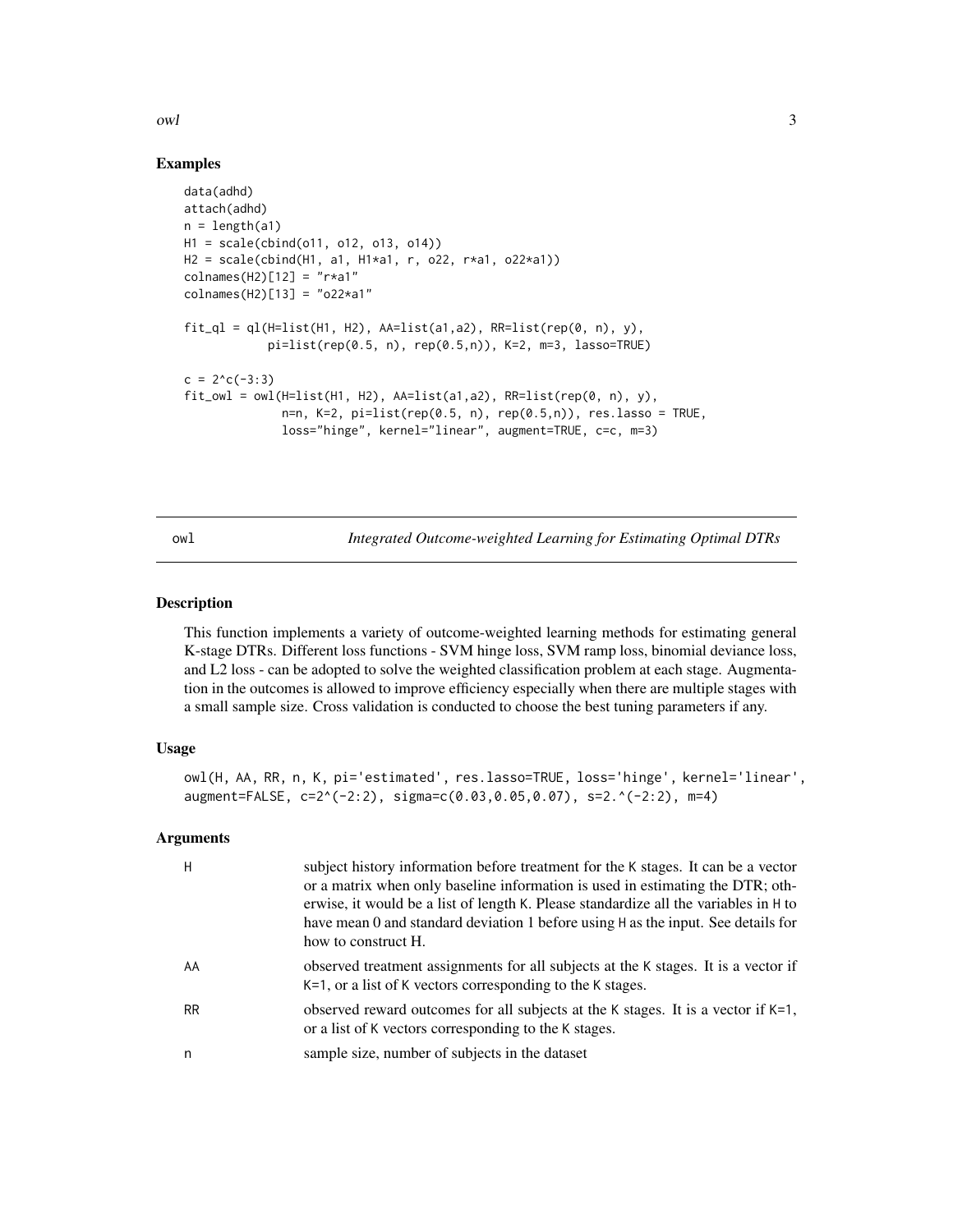| К         | number of stages                                                                                                                                                                                                                                                                                                                                                                                                                                                                                                                |
|-----------|---------------------------------------------------------------------------------------------------------------------------------------------------------------------------------------------------------------------------------------------------------------------------------------------------------------------------------------------------------------------------------------------------------------------------------------------------------------------------------------------------------------------------------|
| pi        | treatment assignment probabilities of the observed treatments for all subjects at<br>the K stages. It is a vector if $K=1$ , or a list of K vectors corresponding to the K<br>stages. It can be a user specified input if the treatment assignment probabilities<br>are known. The default is pi="estimated", that is we estimate the treatment<br>assignment probabilities based on lasso-penalized logistic regressions with $H_k$<br>being the predictors at each stage k.                                                   |
| res.lasso | whether or not to use lasso penalty in the regression to take residuals for con-<br>structing the weights. The default is res. lasso=TRUE.                                                                                                                                                                                                                                                                                                                                                                                      |
| loss      | loss function for sovling the weighted classification problem at each stage. The<br>options are "hinge", "ramp", "logit", "logit.lasso", "l2", "l2.lasso". "hinge"<br>and "ramp" are for the SVM hinge loss and SVM ramp loss. "logit" and<br>"logit.lasso" are for the binomial deviance loss used in the logistic regres-<br>sion, where lasso penalty is applied under "logit.lasso". "12" and "12.lasso"<br>are for the L2 or square loss, where lasso penalty is applied under "12.1asso".<br>The default is loss="hinge". |
| kernel    | kernel function to use under SVM hinge loss or SVM ramp loss. "linear"<br>and "rbf" kernel are implemented under SVM hinge loss; "linear" kernel is<br>implemented under SVM ramp loss. The default is kernel="linear".                                                                                                                                                                                                                                                                                                         |
| augment   | whether or not to use augmented outcomes at each stage. Augmentation is rec-<br>ommended when there are multiple stages and the sample size is small. The<br>default is augment=FALSE.                                                                                                                                                                                                                                                                                                                                          |
| c         | a vector specifies the values of the regularization parameter C for tuning under<br>SVM hinge loss or SVM ramp loss. The default is $c=2^(-2:2)$ . In practice, a<br>wider range of c can be specified based on the data.                                                                                                                                                                                                                                                                                                       |
| sigma     | a vector specifies the values of the positive parameter $\sigma$ in the RBF kernel for<br>tuning under SVM hinge loss, i.e., when loss="hinge" and kernel="rbf".<br>The default is sigma=c(0.03,0.05,0.07). In practice, a wider range of sigma<br>can be specified based on the data.                                                                                                                                                                                                                                          |
| s         | a vector specifies the values of the slope parameter in the SVM ramp loss for tun-<br>ing, i.e., when loss="ramp" and kernel="linear". The default is c=2^(-2:2).<br>In practice, a wider range of s can be specified based on the data.                                                                                                                                                                                                                                                                                        |
| m         | number of folds in the m-fold cross validation for choosing the tuning param-<br>eters c, sigma or s. It is also used for choosing the tuning parameter of the<br>lasso penalty when res.lasso=T, loss="logit.lasso" or loss="12.lasso"<br>is specified. The default is m=4.                                                                                                                                                                                                                                                    |

# Details

A patient's history information prior to the treatment at stage k can be constructed recursively as  $H_k = (H_{k-1}, A_{k-1}, R_{k-1}, X_k)$  with  $H_1 = X_1$ , where  $X_k$  is subject-specific variables collected at stage k just prior to the treatment,  $A_k$  is the treatment at stage k, and  $R_k$  is the outcome observed post the treatment at stage k. Higher order or interaction terms can also be easily incorporated in  $H_k$ , e.g.,  $H_k = (H_{k-1}, A_{k-1}, R_{k-1}, X_k, H_{k-1}A_{k-1}, R_{k-1}A_{k-1}, X_kA_{k-1}).$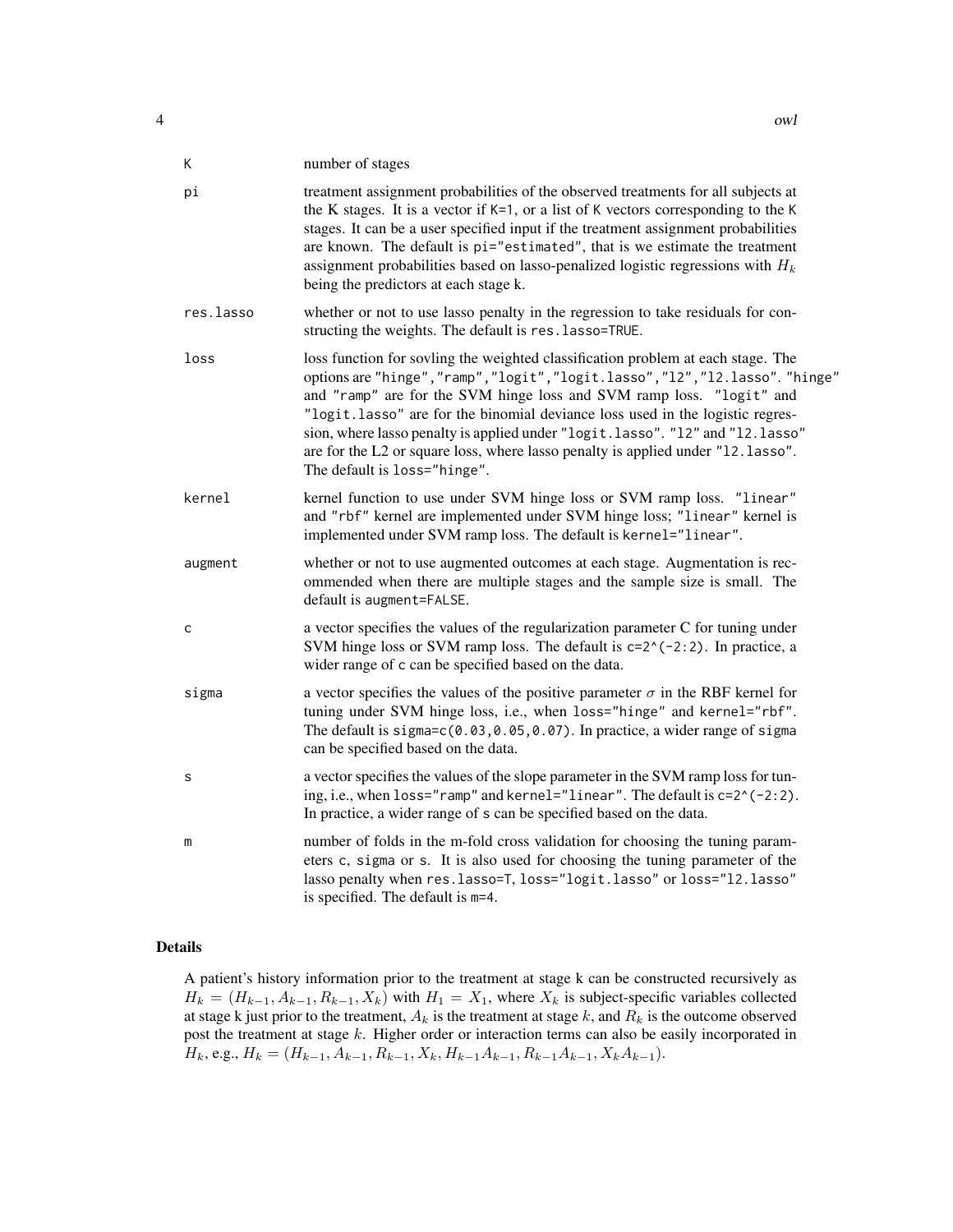owl 5

# Value

A list of results is returned as an object. It contains the following attributes:

| stage1                                                       | a list of stage 1 results,                                                                                                                                                                                                                                                                |  |  |  |  |  |  |
|--------------------------------------------------------------|-------------------------------------------------------------------------------------------------------------------------------------------------------------------------------------------------------------------------------------------------------------------------------------------|--|--|--|--|--|--|
| stageK                                                       | a list of stage K results                                                                                                                                                                                                                                                                 |  |  |  |  |  |  |
| valuefun                                                     | overall empirical value function under the estimated DTR                                                                                                                                                                                                                                  |  |  |  |  |  |  |
| benefit                                                      | overall empirical benefit function under the estimated DTR                                                                                                                                                                                                                                |  |  |  |  |  |  |
| pi                                                           | treatment assignment probabilities of the observed treatments for each subject<br>at the K stages. It is a list of K vectors. If pi='estimated' is specified as input,<br>the estimated treatment assignment probabilities from lasso-penalized logistic<br>regressions will be returned. |  |  |  |  |  |  |
| type                                                         | object type corresponding to the specified loss and kernel                                                                                                                                                                                                                                |  |  |  |  |  |  |
| In each stage's result, a list is returned which consists of |                                                                                                                                                                                                                                                                                           |  |  |  |  |  |  |
| beta0                                                        | estimated coefficient of the intercept in the decision function                                                                                                                                                                                                                           |  |  |  |  |  |  |
| beta                                                         | estimated coefficients of $H_k$ in the decision function. It's not returned with RBF<br>kernel under SVM hinge loss.                                                                                                                                                                      |  |  |  |  |  |  |
| fit                                                          | fitted decision function for each subject                                                                                                                                                                                                                                                 |  |  |  |  |  |  |
| probability                                                  | estimated probability that treatment 1 (vs. -1) is the optimal treatment for each<br>subject in the sample. It's calculated by $\exp(\text{fit})/(1 + \exp(\text{fit}))$ .                                                                                                                |  |  |  |  |  |  |
| treatment                                                    | the estimated optimal treatment for each subject                                                                                                                                                                                                                                          |  |  |  |  |  |  |
| C                                                            | the best regularization parameter C in SVM hinge loss or SVM ramp loss, cho-<br>sen from the values specified in c via cross validation                                                                                                                                                   |  |  |  |  |  |  |
| sigma                                                        | the best parameter $\sigma$ in the RBF kernel, chosen from the values specified in<br>sigma via cross validation                                                                                                                                                                          |  |  |  |  |  |  |
| s                                                            | the best slope parameter s in the ramp loss, chosen from the values specified in<br>s via cross validation.                                                                                                                                                                               |  |  |  |  |  |  |
| iter                                                         | number of iterations under SVM ramp loss                                                                                                                                                                                                                                                  |  |  |  |  |  |  |
| alpha1                                                       | the solution to the Lagrangian dual problem under SVM hinge loss or SVM<br>ramp loss. It is used for constructing the decision function on the new sample.                                                                                                                                |  |  |  |  |  |  |
| н                                                            | the input H, returned only under SVM hinge loss with RBF kernel. It is used for<br>constructing the RBF kernel on the new sample.                                                                                                                                                         |  |  |  |  |  |  |

# Author(s)

Yuan Chen, Ying Liu, Donglin Zeng, Yuanjia Wang

Maintainer: Yuan Chen <yc3281@columbia.edu><irene.yuan.chen@gmail.com>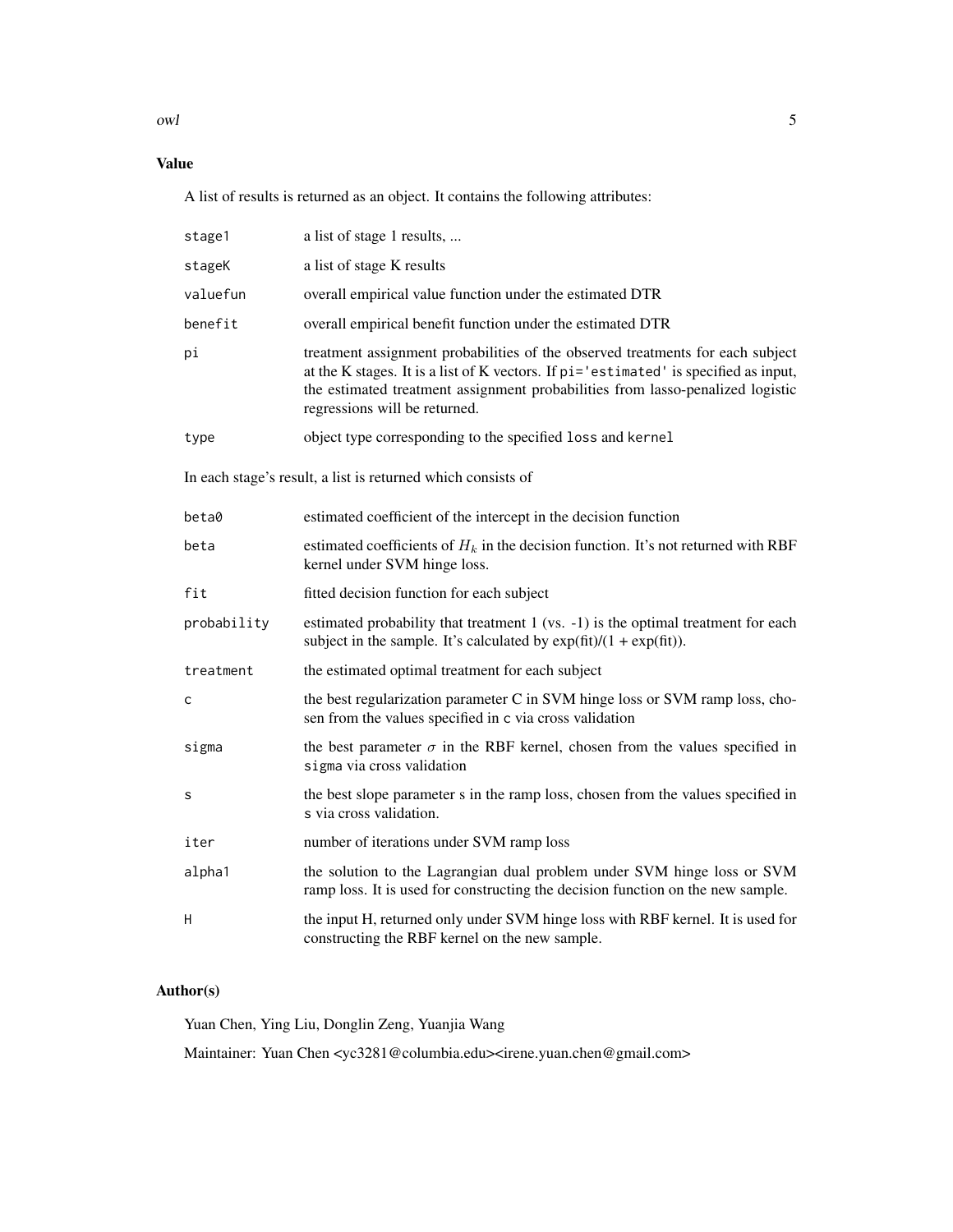#### <span id="page-5-0"></span>References

Liu, Y., Wang, Y., Kosorok, M., Zhao, Y., & Zeng, D. (2014). Robust hybrid learning for estimating personalized dynamic treatment regimens. arXiv preprint. arXiv, 1611.

Liu, Y., Wang, Y., Kosorok, M., Zhao, Y., & Zeng, D. (2018). Augmented Outcome-weighted Learning for Estimating Optimal Dynamic Treatment Regimens. Statistics in Medicine. In press.

Zhao, Y., Zeng, D., Rush, A. J., & Kosorok, M. R. (2012). Estimating individualized treatment rules using outcome weighted learning. Journal of the American Statistical Association, 107(499), 1106-1118.

Zhao, Y. Q., Zeng, D., Laber, E. B., & Kosorok, M. R. (2015). New statistical learning methods for estimating optimal dynamic treatment regimes. Journal of the American Statistical Association, 110(510), 583-598.

#### See Also

[predict.owl](#page-6-1), [sim\\_Kstage](#page-12-1), [ql](#page-10-1)

```
# simulate 2-stage training and test sets
n_{train} = 100n_{\text{test}} = 500n_cluster = 10
pinfo = 10pnoise = 20
train = sim_Kstage(n_train, n_cluster, pinfo, pnoise, K=2)
H1_train = scale(train$X)
H2_train = scale(cbind(H1_train, train$A[[1]], H1_train * train$A[[1]]))
pi_{\text{train}} = \text{list}(\text{rep}(0.5, n_{\text{train}}), \text{rep}(0.5, n_{\text{train}}))test = sim_Kstage(n_test, n_cluster, pinfo, pnoise, train$centroids, K=2)
H1_test = scale(test$X)
H2_test = scale(cbind(H1_test, test$A[[1]], H1_test * train$A[[1]]))
pi_test = list(rep(0.5, n_test), rep(0.5, n_test))# estimate DTR with owl on the training sample
owl_train = owl(H=list(H1_train, H2_train), AA=train$A, RR=train$R, n=n_train, K=2, pi=pi_train,
    loss='hinge', augment=TRUE, m=3)
owl_train$stage1$beta
owl_train$stage1$treatment
owl_train$valuefun
# apply the estimated DTR to the test sample
owl_test = predict(owl_train, H=list(H1_test, H2_test), AA=test$A, RR=test$R, K=2, pi=pi_test)
owl_test$treatment
owl_test$valuefun
```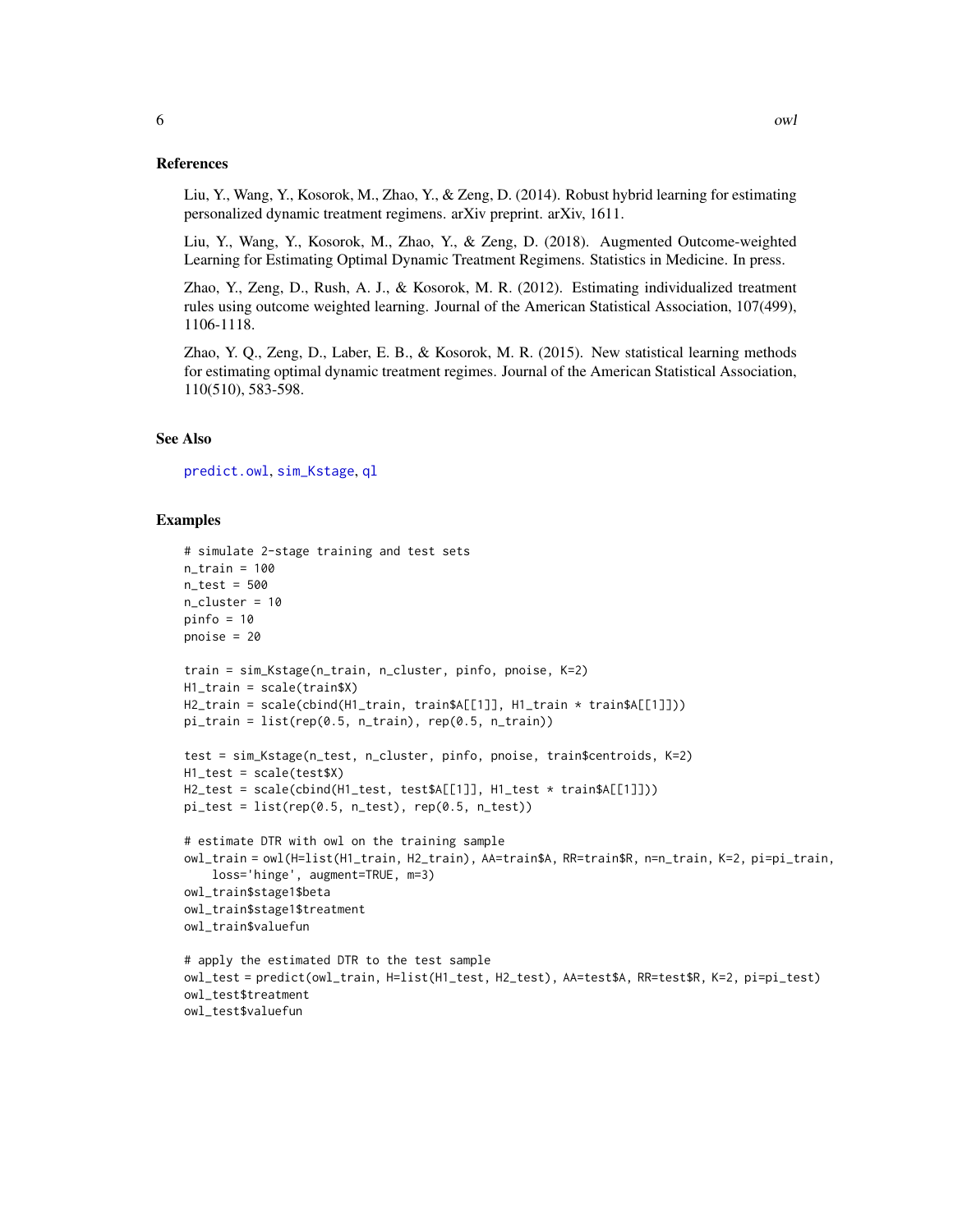# <span id="page-6-1"></span><span id="page-6-0"></span>Description

This function serves two purposes from a fitted "owl" object. It can recommend treatments for a new independent sample with partial or full subject features observed up to a certain stage. If subject feautures, treatment assignments and outcomes are fully observed in the new sample, this function can also evaluate the estimated DTR on this new sample, returning the empirical value function and benefit function.

# Usage

## S3 method for class 'owl' predict(object, H, AA=NULL, RR=NULL, K, pi=NULL, ...)

| object    | fitted "owl" object                                                                                                                                                                                                                                                                                                                                                                                                                                                                                                                                        |
|-----------|------------------------------------------------------------------------------------------------------------------------------------------------------------------------------------------------------------------------------------------------------------------------------------------------------------------------------------------------------------------------------------------------------------------------------------------------------------------------------------------------------------------------------------------------------------|
| H         | subject history information before treatment at the K stages for all subjects in the<br>new sample. It should be constructed the same way as the H in fitting the owl<br>object. See owl for how to construct H. Partial history information is allowed<br>- when first $j$ ( $j \le K$ ) stages of H is specified, the first $j$ stage treatments will be<br>recommended.                                                                                                                                                                                 |
| AA        | observed treatment assignments at the K stages for all subjects in the new sample.<br>It is a vector if $K=1$ , or a list of K vectors corresponding to the K stages. If not<br>specified, treatments will be recommended for the new sample instead of DTR<br>evaluation. The default is AA=NULL.                                                                                                                                                                                                                                                         |
| <b>RR</b> | observed outcomes at the K stages for all subjects in the new sample. It is a<br>vector if K=1, or a list of K vectors corresponding to the K stages. If not specified,<br>treatments will be recommended for the new sample instead of DTR evaluation.<br>The default is RR=NULL.                                                                                                                                                                                                                                                                         |
| К         | number of stages of H observed in the new sample                                                                                                                                                                                                                                                                                                                                                                                                                                                                                                           |
| рi        | treatment assignment probabilities of the observed treatments at the K stages<br>for all subjects in the new sample. It is a vector if $K=1$ , or a list of K vectors<br>corresponding to the K stages. It can be unspecified if one is only interested in<br>treatment recommendations for the new sample. If both AA and RR are specified<br>while pi is not specified, we will estimate the treatment assignment probabilities<br>based on lasso-penalized logistic regressions with predictors being $H_k$ at each<br>stage k. The default is pi=NULL. |
| .         | further arguments passed to or from other methods.                                                                                                                                                                                                                                                                                                                                                                                                                                                                                                         |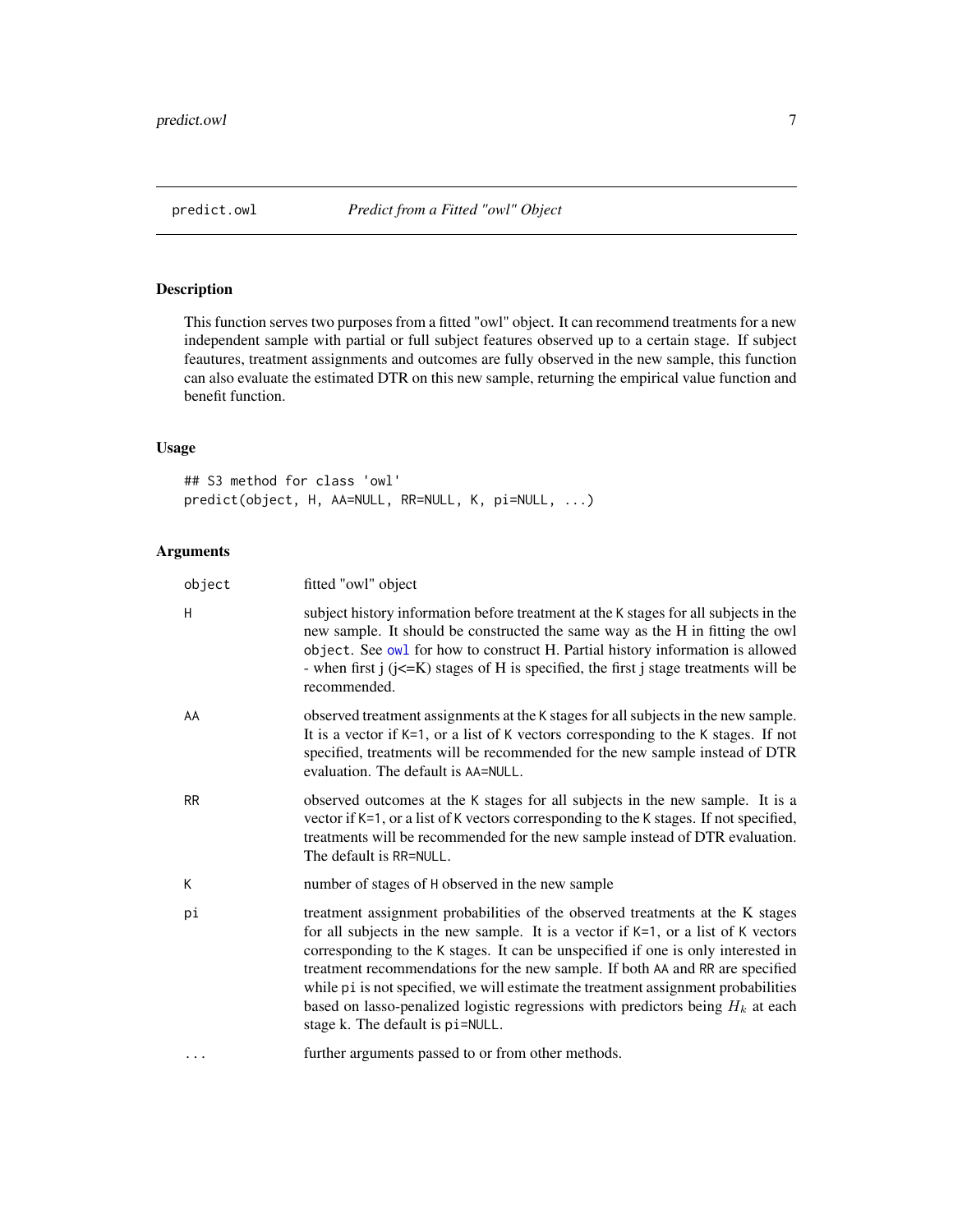<span id="page-7-0"></span>

| fit         | fitted decision functions at the K stages for each subject in the new sample. It is<br>a list of K vectors.                                                                                                                                                                                                                                                     |
|-------------|-----------------------------------------------------------------------------------------------------------------------------------------------------------------------------------------------------------------------------------------------------------------------------------------------------------------------------------------------------------------|
| probability | estimated probability that treatment 1 (vs. -1) is the optimal treatment at each<br>stage for each subject in the new sample. It's calculated by $\exp(\text{fit})/(1 + \exp(\text{fit}))$ .<br>It is a list of K vectors.                                                                                                                                      |
| treatment   | recommended optimal treatments at the K stages for each subject in the new<br>sample. It is a list of K vectors.                                                                                                                                                                                                                                                |
| valuefun    | overall empirical value function under the fitted DTR evaluated on the new sam-<br>ple. It is returned only when AA and RR are fully specified for the K stages.                                                                                                                                                                                                |
| benefit     | overall empirical benefit function under the estimated DTR evaluated on the new<br>sample. It is returned only when AA and RR are fully specified for the K stages.                                                                                                                                                                                             |
| рi          | treatment assignment probabilities of the assigned treatments at the K stages for<br>each subject in the new sample. If pi is not specified but H and AA are specified<br>for the K stages, the estimated treatment assignment probabilities from lasso-<br>penalized logistic regressions with $H_k$ being the predictors at each stage k will<br>be returned. |

# Author(s)

Yuan Chen, Ying Liu, Donglin Zeng, Yuanjia Wang

Maintainer: Yuan Chen <yc3281@columbia.edu><irene.yuan.chen@gmail.com>

### See Also

[owl](#page-2-1), [sim\\_Kstage](#page-12-1), [ql](#page-10-1)

```
# simulate 2-stage training and test sets
n_train = 100
n_{\text{test}} = 500n_cluster = 10
pinfo = 10
pnoise = 20
train = sim_Kstage(n_train, n_cluster, pinfo, pnoise, K=2)
H1_train = scale(train$X)
H2_train = scale(cbind(H1_train, train$A[[1]], H1_train * train$A[[1]]))
pi_train = list(rep(0.5, n_train), rep(0.5, n_train))
test = sim_Kstage(n_test, n_cluster, pinfo, pnoise, train$centroids, K=2)
H1_test = scale(test$X)
H2_test = scale(cbind(H1_test, test$A[[1]], H1_test * train$A[[1]]))
pi_test = list(rep(0.5, n_test), rep(0.5, n_test))
# estimate DTR with owl on the training sample
```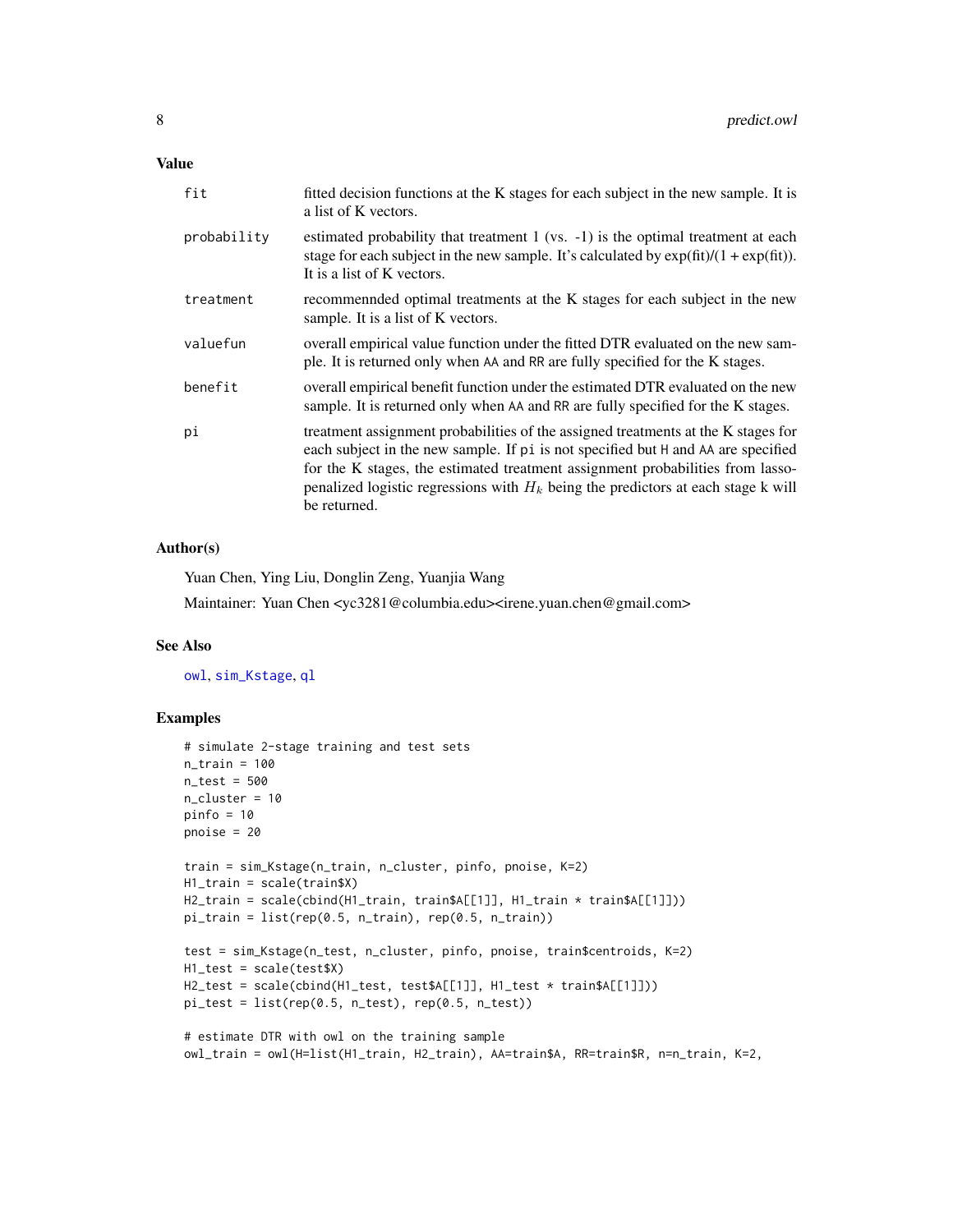#### <span id="page-8-0"></span>predict.ql 99 and 200 and 200 and 200 and 200 and 200 and 200 and 200 and 200 and 200 and 200 and 200 and 200

```
pi=pi_train, loss='hinge', augment=TRUE, m=3)
# evaluate the DTR when full information are observed on the new sample
owl_test = predict(owl_train, H=list(H1_test, H2_test), AA=test$A, RR=test$R, K=2)
owl_test$treatment
owl_test$valuefun
owl_test$pi
# recommned the first-stage treatments only
owl_test2 = predict(owl_train, H=H1_test, K=1)
owl_test$treatment
```
<span id="page-8-1"></span>

predict.ql *Predict from a Fitted "ql" Object*

# Description

This function serves two purposes from a fitted "ql" object. It can recommend treatments for a new independent sample with partial or full subject features observed up to a certain stage. If subject features, treatment assignments and outcomes are fully observed in the new sample, this function can also evaluate the fitted DTR on this new sample, returning the empirical value function and benefit function.

#### Usage

## S3 method for class 'ql' predict(object, H, AA=NULL, RR=NULL, K, pi=NULL, Qopt=FALSE, Qfit=FALSE, ...)

| object    | fitted "ql" object                                                                                                                                                                                                                                                                                                                                                     |
|-----------|------------------------------------------------------------------------------------------------------------------------------------------------------------------------------------------------------------------------------------------------------------------------------------------------------------------------------------------------------------------------|
| H         | subject history information before treatment at the K stages for all subjects in<br>the new sample. It should be constructed the same way as the H in fitting the ql<br>object. See q1 for how to construct H. Partial history information is allowed<br>- when first $j$ ( $j \le K$ ) stages of H is specified, the first j stage treatments will be<br>recommended. |
| AA        | observed treatment assignments at the K stages for all subjects in the new sample.<br>It is a vector if $K=1$ , or a list of K vectors corresponding to the K stages. If not<br>specified, treatments will be recommended for the new sample instead of DTR<br>evaluation. The default is AA=NULL.                                                                     |
| <b>RR</b> | observed outcomes at the K stages for all subjects in the new sample. It is a<br>vector if K=1, or a list of K vectors corresponding to the K stages. If not specified,<br>treatments will be recommended for the new sample instead of DTR evaluation.<br>The default is RR=NULL.                                                                                     |
| К         | number of stages of H observed in the new sample                                                                                                                                                                                                                                                                                                                       |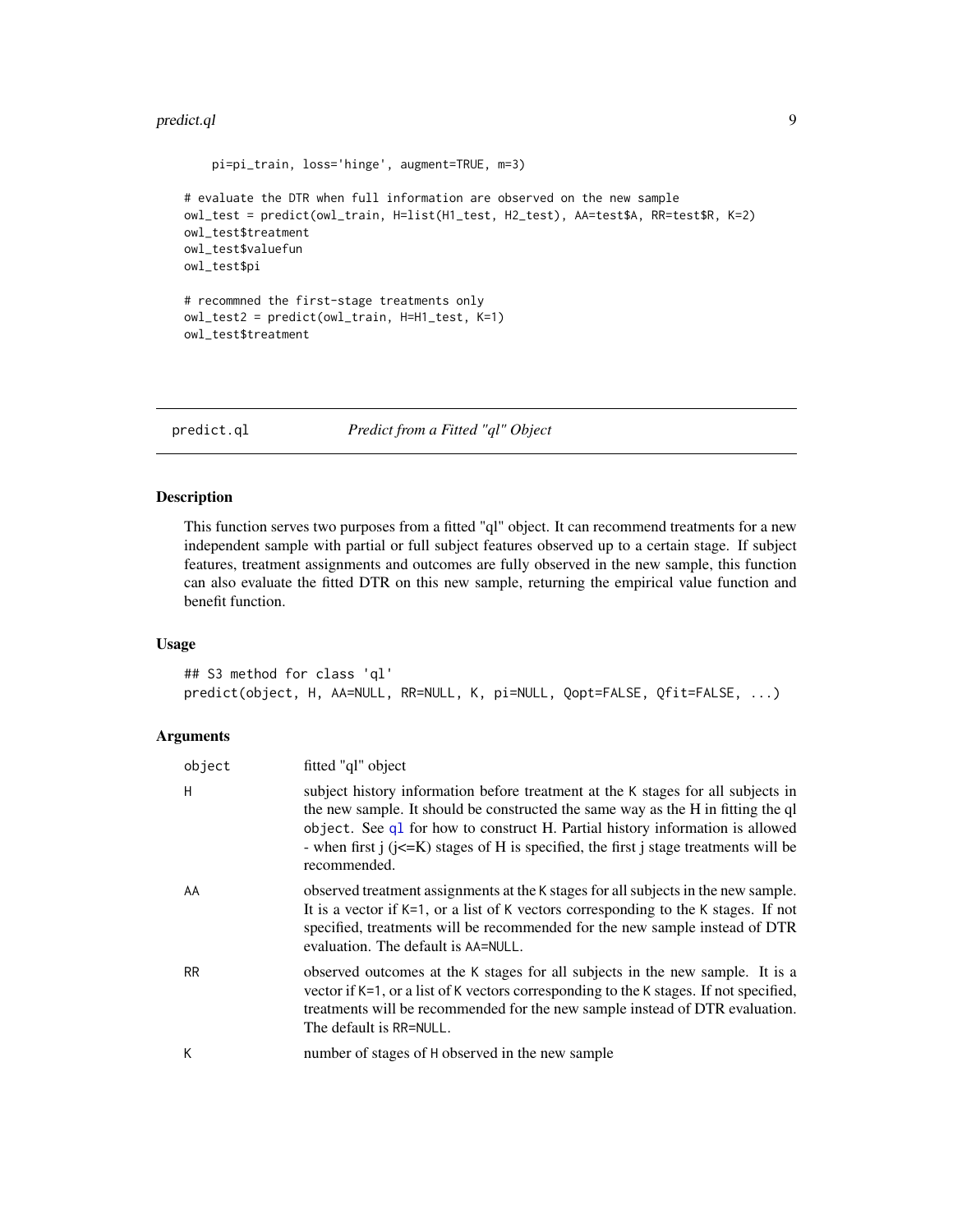<span id="page-9-0"></span>

| pi   | treatment assignment probabilities of the observed treatments at the K stages        |
|------|--------------------------------------------------------------------------------------|
|      | for all subjects in the new sample. It is a vector if $K=1$ , or a list of K vectors |
|      | corresponding to the K stages. It can be unspecified if one is only interested in    |
|      | treatment recommendations for the new sample. If both AA and RR are specified        |
|      | while pi is not specified, we will estimate the treatment assignment probabilities   |
|      | based on lasso-penalized logistic regressions with predictors being $H_k$ at each    |
|      | stage k. The default is pi=NULL.                                                     |
| Qopt | whether to output the predicted optimal Q-function. The default is Qfun=FALSE.       |
| Ofit | whether to output the estimated O-function under the observed treatments. The        |
|      | default is fitted=FALSE.                                                             |
| .    | further arguments passed to or from other methods.                                   |
|      |                                                                                      |

# Value

| treatment | recommended optimal treatments at the K stages for each subject in the new<br>sample. It is a list of K vectors. If no tailoring variables are learned in the "ql"<br>object, treatments will be assigned randomly with equal probability.                                                                                                                      |
|-----------|-----------------------------------------------------------------------------------------------------------------------------------------------------------------------------------------------------------------------------------------------------------------------------------------------------------------------------------------------------------------|
| valuefun  | overall empirical value function under the fitted DTR evaluated on the new sam-<br>ple. It is returned only when AA and RR are fully specified for the K stages.                                                                                                                                                                                                |
| benefit   | overall empirical benefit function under the estimated DTR evaluated on the new<br>sample. It is returned only when AA and RR are fully specified for the K stages.                                                                                                                                                                                             |
| рi        | treatment assignment probabilities of the assigned treatments at the K stages for<br>each subject in the new sample. If pi is not specified but H and AA are specified<br>for the K stages, the estimated treatment assignment probabilities from lasso-<br>penalized logistic regressions with $H_k$ being the predictors at each stage k will<br>be returned. |
| 0         | the predicted optimal Q-function if $Q$ fun=TRUE.                                                                                                                                                                                                                                                                                                               |
| fitted    | the estimated O-function under the observed treatment if fitted=TRUE.                                                                                                                                                                                                                                                                                           |

# Author(s)

Yuan Chen, Ying Liu, Donglin Zeng, Yuanjia Wang

Maintainer: Yuan Chen <yc3281@columbia.edu><irene.yuan.chen@gmail.com>

# See Also

[ql](#page-10-1), [sim\\_Kstage](#page-12-1), [owl](#page-2-1)

```
# simulate 2-stage training and test sets
n_train = 100
n_test = 500
n_cluster = 10
pinfo = 10
pnoise = 20
```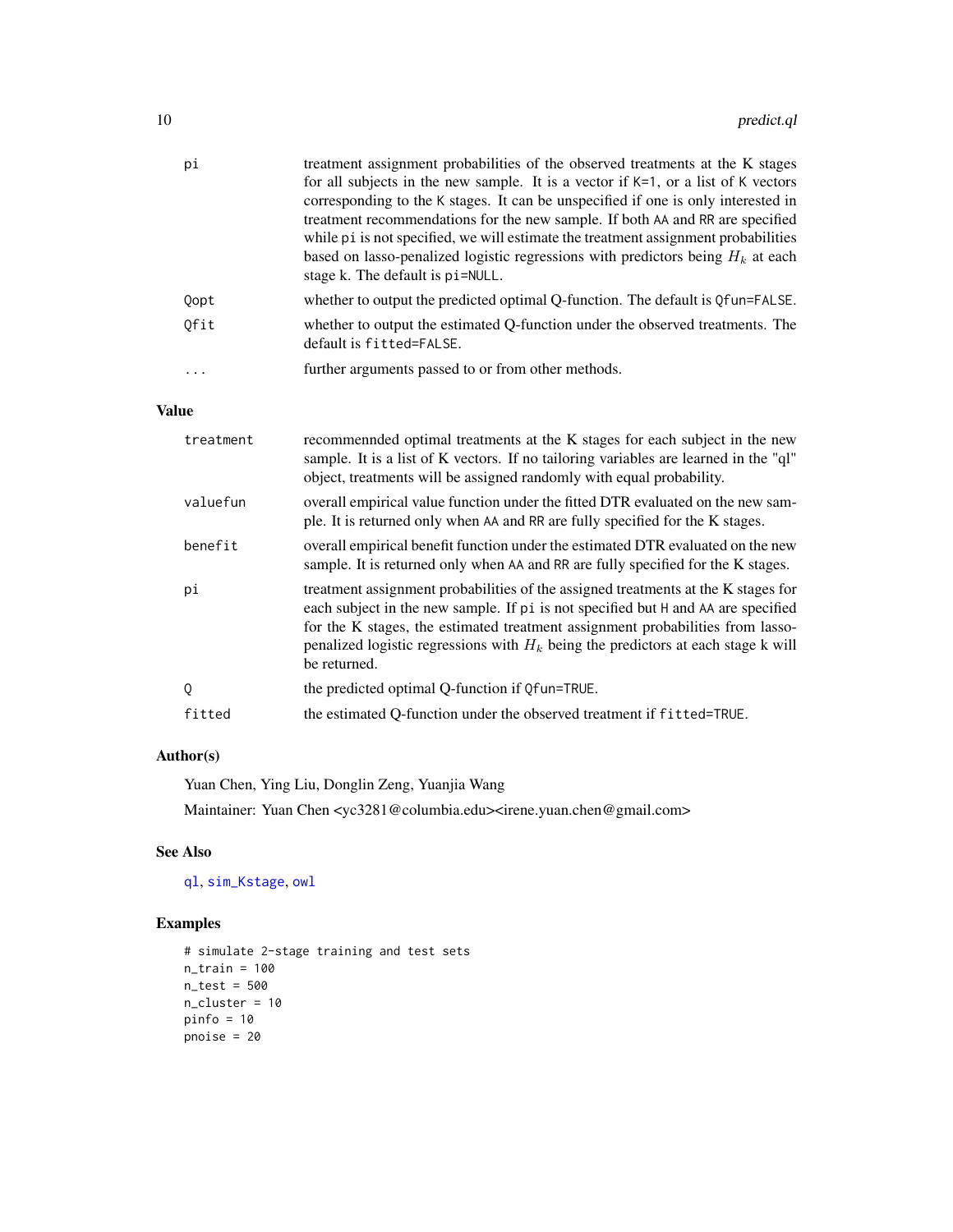```
train = sim_Kstage(n_train, n_cluster, pinfo, pnoise, K=2)
H1_train = scale(train$X)
H2_train = scale(cbind(H1_train, train$A[[1]], H1_train * train$A[[1]]))
pi_{\text{train}} = \text{list}(\text{rep}(0.5, n_{\text{train}}), \text{rep}(0.5, n_{\text{train}}))test = sim_Kstage(n_test, n_cluster, pinfo, pnoise, train$centroids, K=2)
H1_test = scale(test$X)
H2_test = scale(cbind(H1_test, test$A[[1]], H1_test * train$A[[1]]))
pi_test = list(rep(0.5, n_test), rep(0.5, n_test))
# estimate DTR with ql on the training sample
ql_train = ql(H=list(H1_train, H2_train), AA=train$A, RR=train$R, K=2, pi=pi_train, m=3)
# evaluate the DTR when full information are observed on the new sample
ql_test = predict(ql_train, H=list(H1_test, H2_test), AA=test$A, RR=test$R, K=2)
ql_test$treatment
ql_test$valuefun
ql_test$pi
# recommned the first-stage treatments only
ql_test2 = predict(ql_train, H=H1_test, K=1)
ql_test2$treatment
```
<span id="page-10-1"></span>

| αl | Q-learning for Estimating Optimal DTRs |  |
|----|----------------------------------------|--|
|    |                                        |  |

#### Description

This function implements Q-learning for estimating general K-stage DTRs. Lasso penalty can be applied for variable selection at each stage.

#### Usage

ql(H, AA, RR, K, pi='estimated', lasso=TRUE, m=4)

| Н         | subject history information before treatment for all subjects at the K stages. It<br>can be a vector or a matrix when only baseline information is used in estimating<br>the DTR; otherwise, it would be a list of length K. Please standardize all the<br>variables in H to have mean 0 and standard deviation 1 before using H as the<br>input. See details for how to construct H. |
|-----------|---------------------------------------------------------------------------------------------------------------------------------------------------------------------------------------------------------------------------------------------------------------------------------------------------------------------------------------------------------------------------------------|
| AA        | observed treatment assignments for all subjects at the K stages. It is a vector if<br>K=1, or a list of K vectors corresponding to the K stages.                                                                                                                                                                                                                                      |
| <b>RR</b> | observed reward outcomes for all subjects at the K stages. It is a vector if K=1,<br>or a list of K vectors corresponding to the K stages.                                                                                                                                                                                                                                            |
| К         | number of stages                                                                                                                                                                                                                                                                                                                                                                      |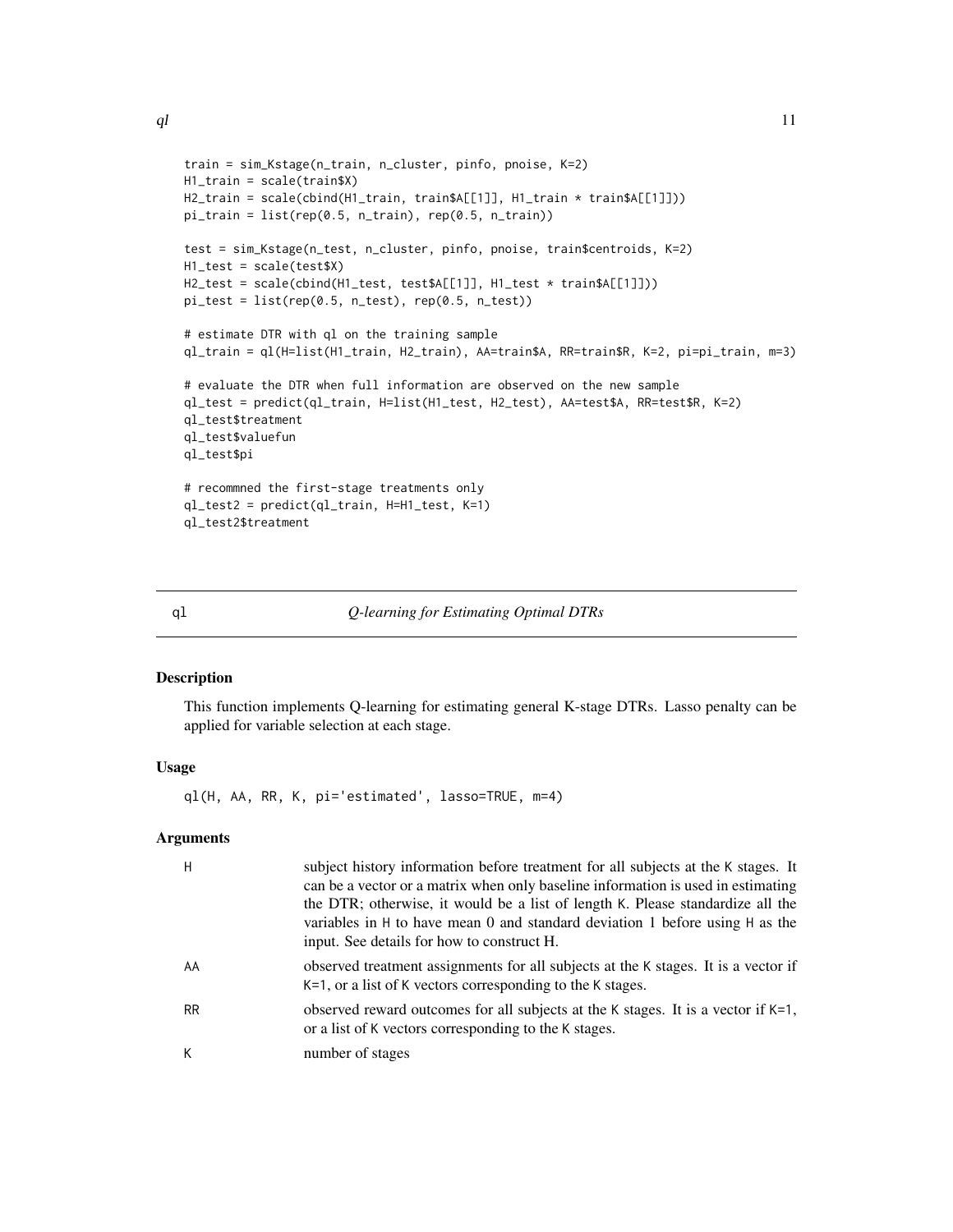| pi    | treatment assignment probabilities of the observed treatments for all subjects at                                 |
|-------|-------------------------------------------------------------------------------------------------------------------|
|       | the K stages. It is a vector if $K=1$ , or a list of K vectors corresponding to the K                             |
|       | stages. It can be a user specified input if the treatment assignment probabilities                                |
|       | are known. The default is pi="estimated", that is we estimate the treatment                                       |
|       | assignment probabilities based on lasso-penalized logistic regressions with $H_k$                                 |
|       | being the predictors at each stage k.                                                                             |
| lasso | specifies whether to add lasso penalty at each stage when fitting the model. The<br>default is lasso=TRUE.        |
| m     | number of folds in the m-fold cross validation. It is used when res. Lasso=T is<br>specified. The default is m=4. |

#### Details

A patient's history information prior to the treatment at stage k can be constructed recursively as  $H_k = (H_{k-1}, A_{k-1}, R_{k-1}, X_k)$  with  $H_1 = X_1$ , where  $X_k$  is subject-specific variables collected at stage k just prior to the treatment,  $A_k$  is the treatment at stage k, and  $R_k$  is the outcome observed post the treatment at stage k. Higher order or interaction terms can also be easily incorporated in  $H_k$ , e.g.,  $H_k = (H_{k-1}, A_{k-1}, R_{k-1}, X_k, H_{k-1}A_{k-1}, R_{k-1}A_{k-1}, X_kA_{k-1}).$ 

## Value

A list of results is returned as an object. It contains the following attributes:

| stage1                                                       | a list of stage 1 results,                                                                                                                                                                                                                                       |  |
|--------------------------------------------------------------|------------------------------------------------------------------------------------------------------------------------------------------------------------------------------------------------------------------------------------------------------------------|--|
| stageK                                                       | a list of stage K results                                                                                                                                                                                                                                        |  |
| valuefun                                                     | overall empirical value function under the estimated DTR                                                                                                                                                                                                         |  |
| benefit                                                      | overall empirical benefit function under the estimated DTR                                                                                                                                                                                                       |  |
| рi                                                           | treatment assignment probabilities of the assigned treatments for each subject<br>at the K stages. If pi='estimated' is specified as input, the estimated treat-<br>ment assignment probabilities from lasso-penalized logistic regressions will be<br>returned. |  |
| In each stage's result, a list is returned which consists of |                                                                                                                                                                                                                                                                  |  |
| co                                                           | the estimated coefficients of $(1, H, A, H * A)$ , the variables in the model at this<br>stage                                                                                                                                                                   |  |
| treatment                                                    | the estimated optimal treatment at this stage for each subject in the sample. If no<br>tailoring variables are selected under lasso penalty, treatment will be assigned<br>randomly with equal probability.                                                      |  |
|                                                              |                                                                                                                                                                                                                                                                  |  |
| Q                                                            | the estimated optimal outcome increment from this stage to the end (the esti-<br>mated optimal Q-function at this stage) for each subject in the sample                                                                                                          |  |

# Author(s)

Yuan Chen, Ying Liu, Donglin Zeng, Yuanjia Wang

Maintainer: Yuan Chen <yc3281@columbia.edu><irene.yuan.chen@gmail.com>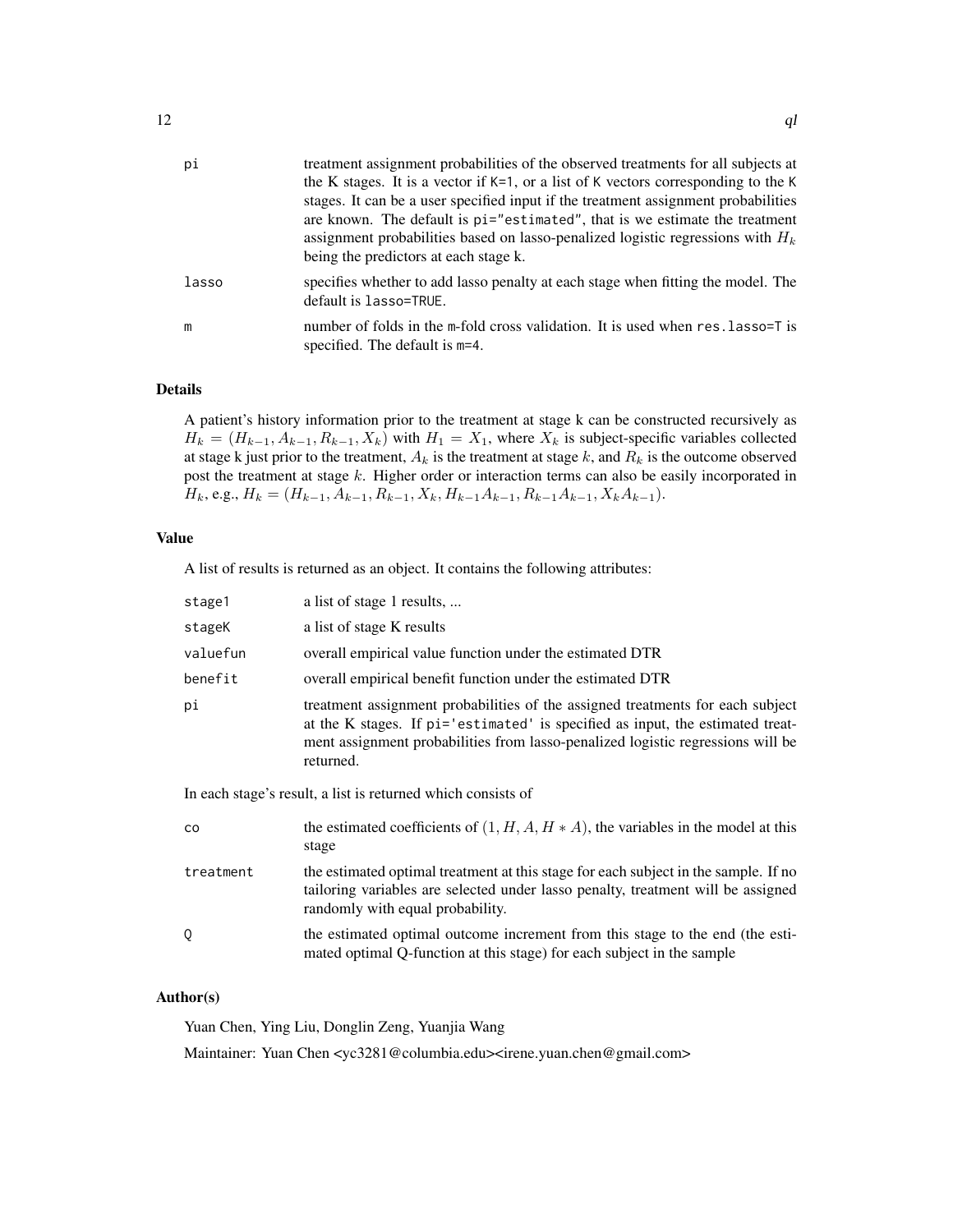<span id="page-12-0"></span>sim\_Kstage 13

#### References

Watkins, C. J. C. H. (1989). Learning from delayed rewards (Doctoral dissertation, University of Cambridge).

Qian, M., & Murphy, S. A. (2011). Performance guarantees for individualized treatment rules. Annals of statistics, 39(2), 1180.

#### See Also

[predict.ql](#page-8-1), [sim\\_Kstage](#page-12-1), [owl](#page-2-1)

#### Examples

```
# simulate 2-stage training and test sets
n_{\text{train}} = 100n_test = 500
n_cluster = 10
pinfo = 10
pnoise = 20
train = sim_Kstage(n_train, n_cluster, pinfo, pnoise, K=2)
H1_train = scale(train$X)
H2_train = scale(cbind(H1_train, train$A[[1]], H1_train * train$A[[1]]))
pi_{\text{train}} = list(rep(0.5, n_{\text{train}}), rep(0.5, n_{\text{train}}))test = sim_Kstage(n_test, n_cluster, pinfo, pnoise, train$centroids, K=2)
H1_test = scale(test$X)
H2_test = scale(cbind(H1_test, test$A[[1]], H1_test * train$A[[1]]))
pi_test = list(rep(0.5, n_test), rep(0.5, n_test))ql_train = ql(H=list(H1_train, H2_train), AA=train$A, RR=train$R, K=2, pi=pi_train, m=3)
ql_test = predict(ql_train, H=list(H1_test, H2_test), AA=test$A, RR=test$R, K=2, pi=pi_test)
```
<span id="page-12-1"></span>sim\_Kstage *Simulate a K-stage Sequential Multiple Assignment Randomized Trial (SMART) data*

### Description

This function simulates a K-stage SMART data with (pinfo + pnoise) baseline variables from a multivariate Gaussian distribution. The pinfo variables have variance 1 and pairwise correlation 0.2; the pnoise variables have mean 0 and are uncorrelated with each other and with the pinfo variables.

Subjects are from n\_cluster latent groups with equal sizes, and these n\_cluster groups are characterized by their differentiable means in the pinfo feature variables. Each latent group has its own optimal treatment sequence, where the optimal treatment for subjects in group g at stage k is generated as  $A^* = 2\left(\frac{g}{2k-1}\right) \mod 2$  - 1. The assigned treatment group (1 or -1) for each subject at each stage is randomly generated with equal probability. The primary outcome is observed only at the end of the trial, which is generated as  $R = \sum_{k=1}^{K} A_k A_k^* + N(0, 1)$ .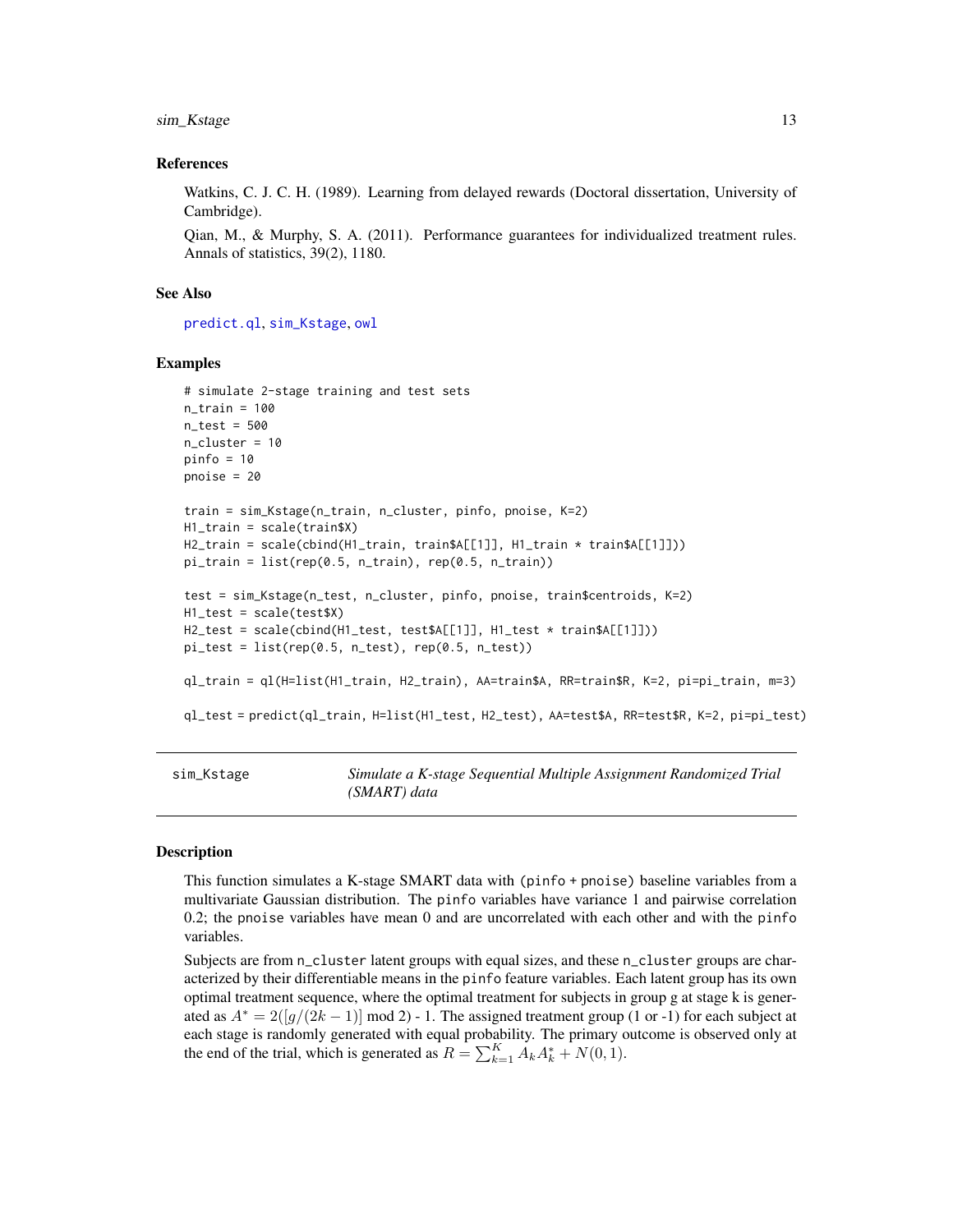## <span id="page-13-0"></span>Usage

sim\_Kstage (n, n\_cluster, pinfo, pnoise, centroids=NULL, K)

# Arguments

| n         | sample size, should be a multiple of n_cluster.                                                                                                                                                                                                                                                                                                                                                                                                |
|-----------|------------------------------------------------------------------------------------------------------------------------------------------------------------------------------------------------------------------------------------------------------------------------------------------------------------------------------------------------------------------------------------------------------------------------------------------------|
| n_cluster | number of latent groups                                                                                                                                                                                                                                                                                                                                                                                                                        |
| pinfo     | number of informative baseline variables                                                                                                                                                                                                                                                                                                                                                                                                       |
| pnoise    | number of non-informative baseline variables                                                                                                                                                                                                                                                                                                                                                                                                   |
| centroids | centroids of the pinfo variables for the n_cluster groups. It is a matrix of di-<br>mension n_cluster by pinfo. It's used as the means of the multivariate Gaus-<br>sians to generate the pinfo variables for the n_cluster groups. For a training<br>set, do not assign centroids, the centroids are generated randomly from $N(0,5)$<br>by the function. For a test set, one should assign the same set of centroids as the<br>training set. |
| К         | number of stages.                                                                                                                                                                                                                                                                                                                                                                                                                              |

# Value

| $\times$       | baseline variables. It is a matrix of dimension $n$ by (pinfo $+$ pnoise).                                                                                            |
|----------------|-----------------------------------------------------------------------------------------------------------------------------------------------------------------------|
| $\overline{A}$ | treatment assigments for the K-stages. It is a list of K vectors.                                                                                                     |
| R              | outcomes of the K-stages. It is a list of K vectors. In this simulation setting, no<br>intermediate outcomes are observed, so the first K-1 vectors are vectors of 0. |
| optA           | optimal treatments for the K-stages. It is a list of K vectors.                                                                                                       |
| centroids      | centroids of the pinfo variables for the n_cluster groups. It is a matrix of<br>dimension n_cluster by pinfo.                                                         |

# Author(s)

Yuan Chen, Ying Liu, Donglin Zeng, Yuanjia Wang Maintainer: Yuan Chen <yc3281@columbia.edu><irene.yuan.chen@gmail.com>

# See Also

[owl](#page-2-1), [ql](#page-10-1)

```
n_train = 100
n_test = 500
n_cluster = 10
pinfo = 10pnoise = 20
# simulate a 2-stage training set
train = sim_Kstage(n_train, n_cluster, pinfo, pnoise, K=2)
```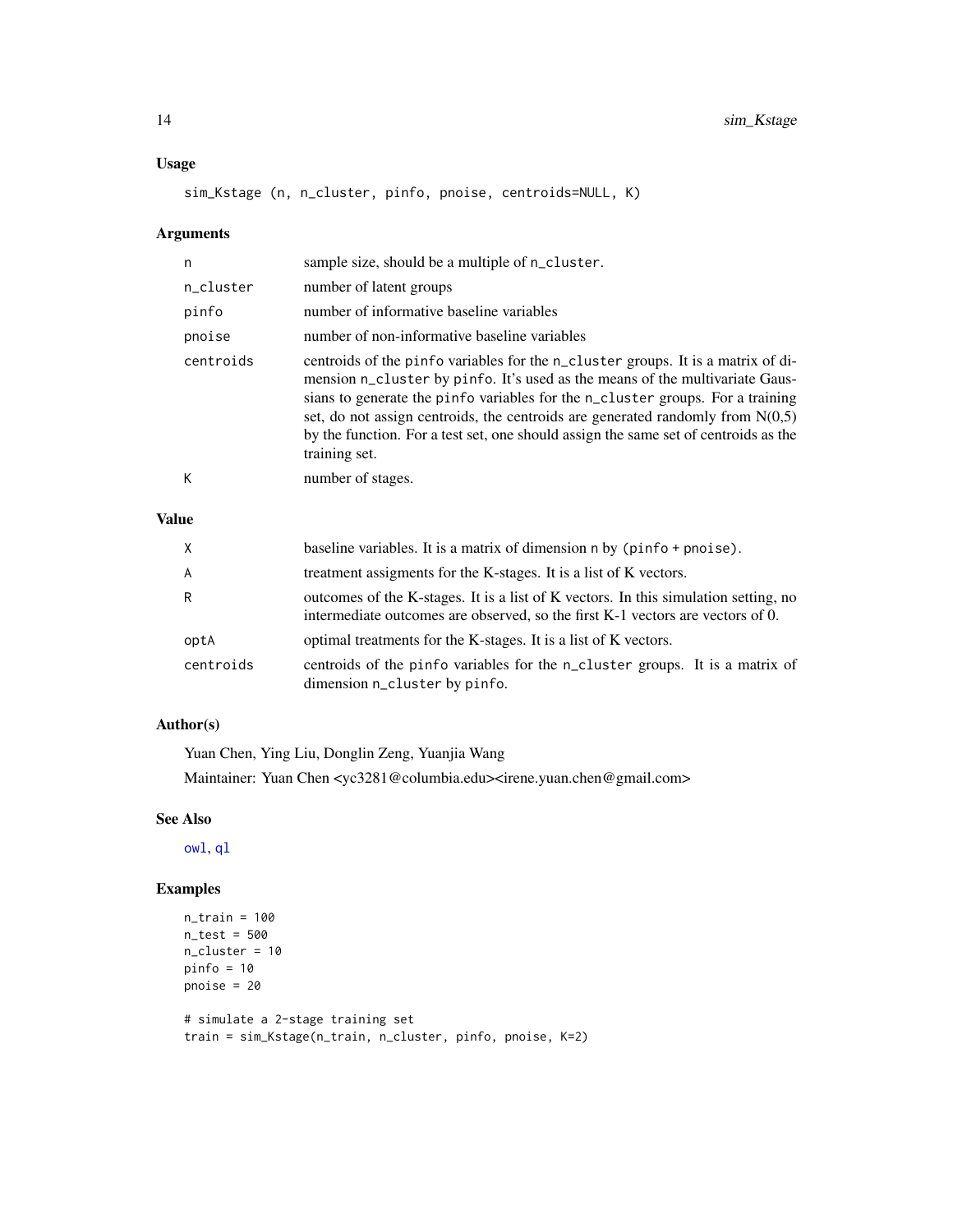# sim\_Kstage 15

# simulate an independent 2-stage test set with the same centroids of the training set test = sim\_Kstage(n\_test, n\_cluster, pinfo, pnoise, train\$centroids, K=2)